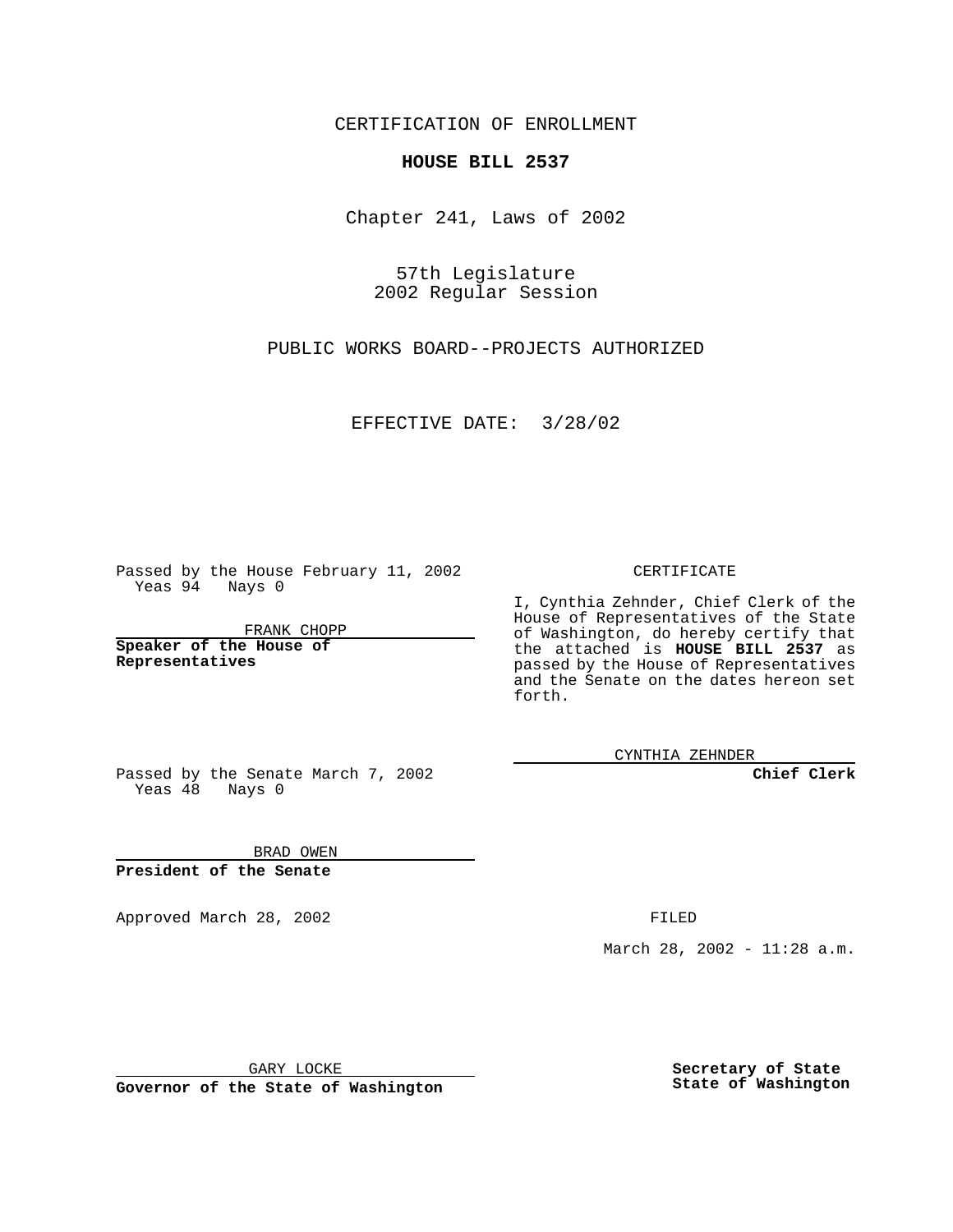## **HOUSE BILL 2537** \_\_\_\_\_\_\_\_\_\_\_\_\_\_\_\_\_\_\_\_\_\_\_\_\_\_\_\_\_\_\_\_\_\_\_\_\_\_\_\_\_\_\_\_\_\_\_

\_\_\_\_\_\_\_\_\_\_\_\_\_\_\_\_\_\_\_\_\_\_\_\_\_\_\_\_\_\_\_\_\_\_\_\_\_\_\_\_\_\_\_\_\_\_\_

Passed Legislature - 2002 Regular Session

## **State of Washington 57th Legislature 2002 Regular Session**

**By** Representatives McIntire, Hankins, Chase, Hatfield, Ogden, Simpson, Kessler, Haigh, Conway, Rockefeller, Kenney, Lantz, Quall, Dickerson, Upthegrove, Veloria, Kagi, Murray, Schual-Berke, Fisher, Cody, Tokuda, O'Brien, Lovick, Ruderman, Hunt, McDermott, Linville and Jackley; by request of Governor Locke

Read first time 01/21/2002. Referred to Committee on Capital Budget.

1 AN ACT Relating to authorization for projects recommended by the 2 public works board; creating a new section; and declaring an emergency.

3 BE IT ENACTED BY THE LEGISLATURE OF THE STATE OF WASHINGTON:

 NEW SECTION. **Sec. 1.** Pursuant to chapter 43.155 RCW, the following project loans recommended by the public works board are authorized to be made with funds previously appropriated from the public works assistance account:

 (1) City of Aberdeen-sanitary sewer project-upgrade wastewater treatment plant by modifying aeration basins, secondary clarifier, pumps, and associated improvements to controls and related facilities ...................\$ 5,651,650 (2) City of Auburn-domestic water project-upgrade three water storage reservoirs to include recoating, disinfecting, and other associated improvements necessary........\$ 675,000 (3) City of Bellingham-domestic water project-replace approximately four miles of water main and associated necessary 17 improvements . . . . . . . . . . . . . . . . . \$ 1,938,000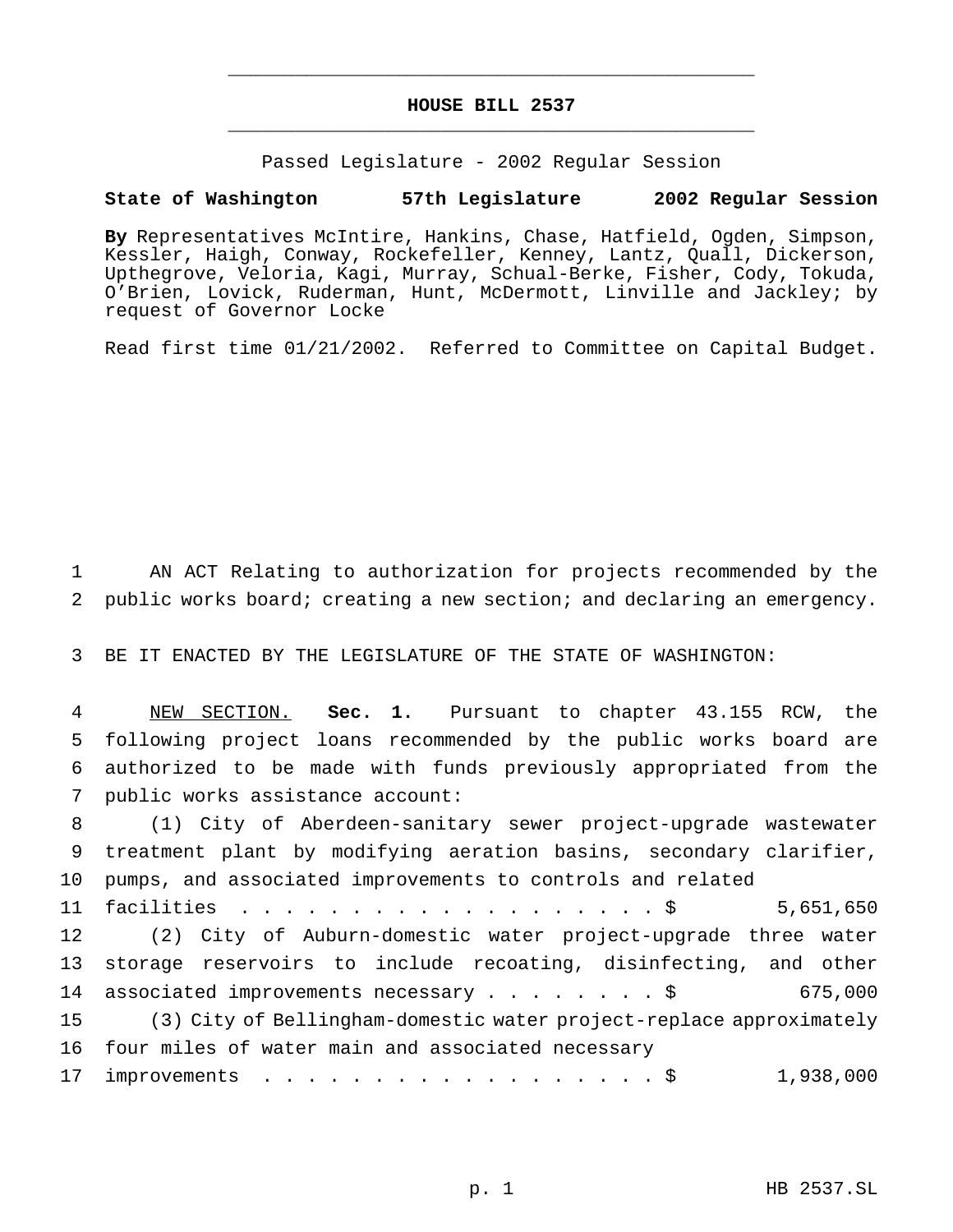(4) City of Bellingham-road project-rehabilitate and resurface approximately eight miles of street, related improvements including gutter, curb, and sidewalk ramp installation . . \$ 2,975,000 (5) City of Black Diamond-domestic water project-construct new building at water storage reservoir to house storage tanks, equipment, and related items. Work will include trenching, vault installation, electrical work, telemetry installation, and associated 8 improvements . . . . . . . . . . . . . . . . . \$ 180,000 (6) City of Bonney Lake-sanitary sewer project-improve the wastewater treatment plant, including replacing influent pump station, reconstructing headworks, modifying the clarifiers, converting the activated sludge basins, installing secondary clarifiers, creating a new effluent disinfection system, and other necessary 14 improvements . . . . . . . . . . . . . . . . \$ 7,386,500 (7) City of Burien-road project-reconstruct roadway from 1st avenue to 10th avenue. This will reduce road from four lanes to two lanes with parking and sidewalks on both sides, left turn pockets and signals, pedestrian safety design features, and other necessary related 19 improvements . . . . . . . . . . . . . . . . . \$ 1,000,000 (8) City of Camas-road project-reconstruct approximately two miles of streets, upgrade water and sewer lines, and other related 22 improvements and upgrades . . . . . . . . . . . \$ 1,018,000 (9) City of Centralia-sanitary sewer project-replace over one thousand two hundred feet of sewer pipe, backfill abandoned pipelines, resurface any disturbed roadways, and other necessary 26 improvements . . . . . . . . . . . . . . . . . \$ 294,840 (10) City of Centralia-domestic water project-complete water system improvements, including biological assessment, land acquisition, design, install approximately eight thousand feet of pipeline, and 30 other necessary related improvements . . . . . \$ 2,367,360 (11) Clark County-road project-upgrade NW 117th and NW 119th streets by improving travel lanes, installing turn pockets, realigning intersecting streets, adding traffic control devices, installing bike paths and sidewalks, improving storm drainage, and other necessary features ....................\$ 2,800,000 (12) Clark County-road project-upgrade NE 134th street by widening the right-of-way, improving traffic lanes, creating a turn lane, adding bike paths and sidewalks, improving intersections, adding transit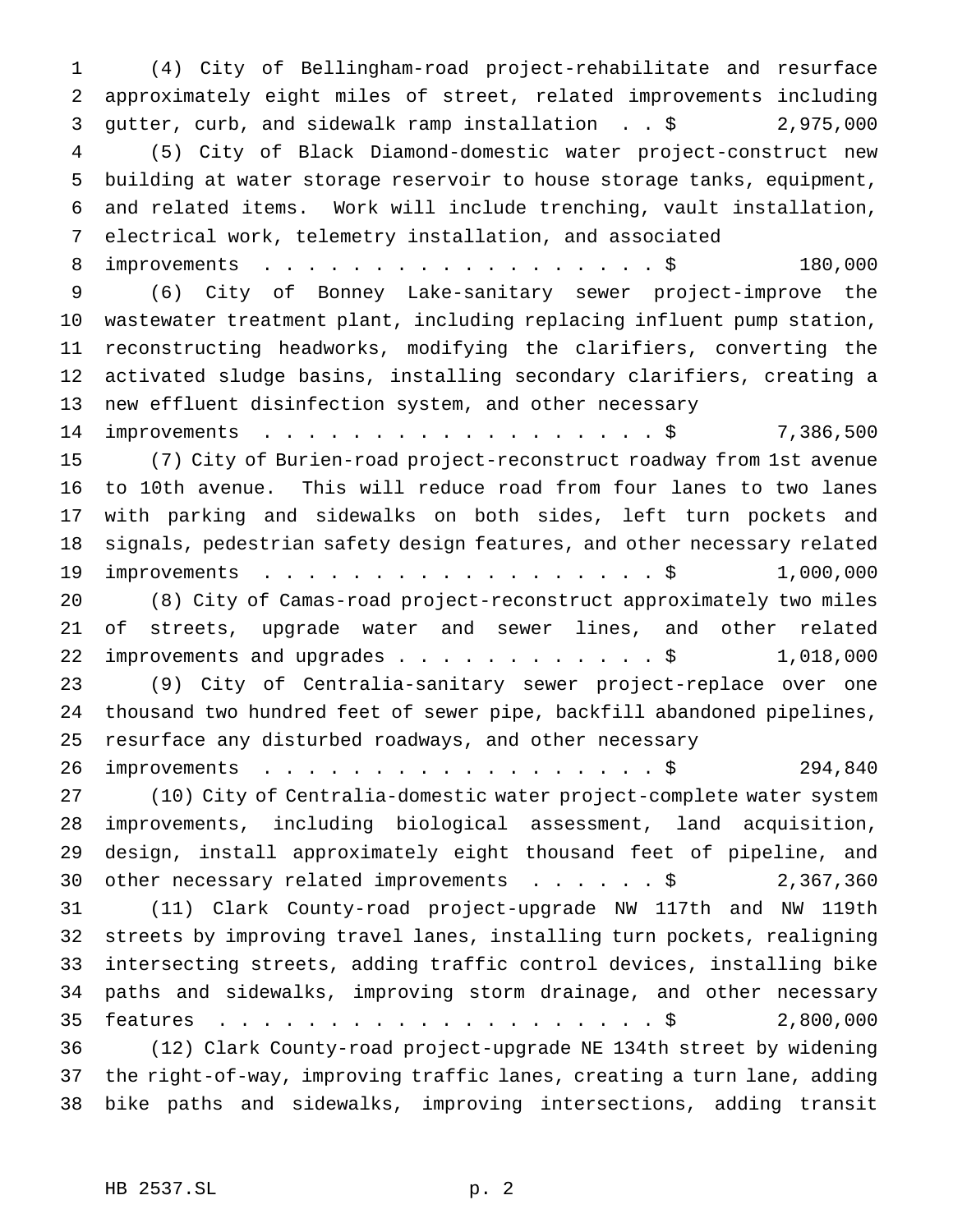facilities, improving drainage, and making other improvements as 2 warranted.............................\$ 900,000 (13) Clark County-road project-improve approximately one and one- quarter miles of Padden Parkway, improve travel lanes, shoulders, medians, pedestrian and bike paths, street illumination, storm water detention and treatment, and other necessary related 7 improvements . . . . . . . . . . . . . . . . \$ 4,300,000 (14) Clark County-road project-improve approximately one mile of NE 199th street, including bringing roadway to code, adding bike and pedestrian paths, adding traffic signals, improving storm water systems, and installing or repairing other features 12 necessary.........................\$ 2,000,000 (15) Clark Public Utilities District-sanitary sewer project-upgrade La Center water reclamation plant including headworks, piping, flow measurement stations, sequencing batch reactor, and other necessary 16 improvements . . . . . . . . . . . . . . . . . \$ 1,904,926 (16) Coal Creek Utility District-domestic water project-replace approximately twelve thousand feet of water main, associated appurtenances will be upgraded or installed, and road surfaces disturbed by the replacement process will be returned to their original state......................\$ 1,275,000 (17) Covington Water District-domestic water project-participate with other jurisdictions in constructing Tacoma's second water supply line. This includes, but is not limited to, upgrading the diversion dam, constructing fish bypasses, replacing water mains and pipes, constructing an eight mile transmission main, building new water treatment facilities, and rehabilitating disturbed areas throughout the project.....................\$ 10,000,000 (18) Town of Eatonville-domestic water project-design and construct a two hundred seventy-five thousand gallon drinking water reservoir, associated site improvements, transmission main improvements, and other related upgrades will be made as part of the project.....................\$ 442,000 (19) City of Edmonds-sanitary sewer project-upgrade sanitary sewer system, including rehabilitating approximately three thousand two hundred feet of trunk line, replacing a pump station, and making other associated system improvements to ensure proper performance of the system and these rehabilitating components ...\$ 1,347,250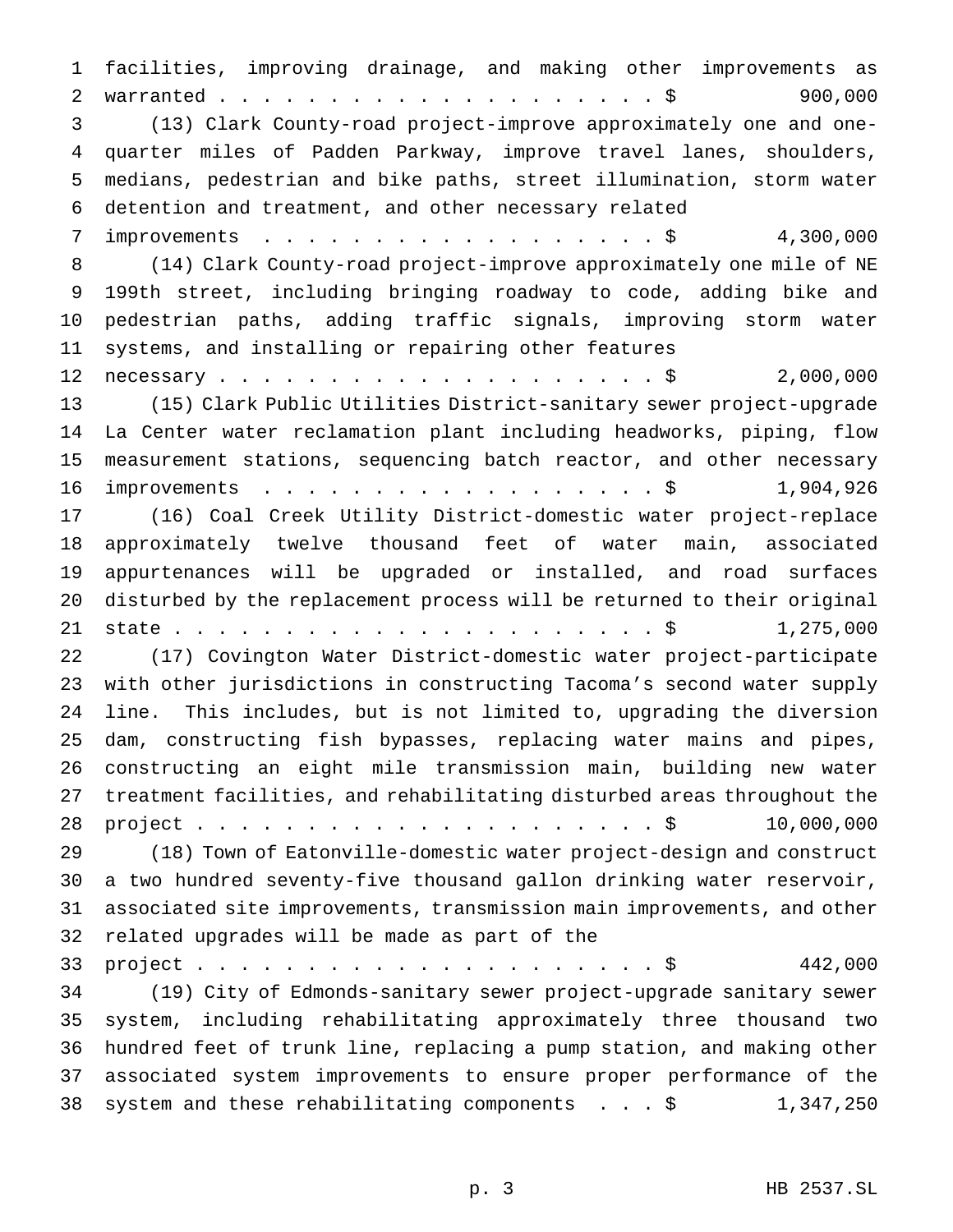(20) City of Ephrata-domestic water project-replace approximately thirteen thousand feet of water pipe throughout the city, other ancillary items usually associated with water main replacement will also be addressed including, but not limited to, fire hydrant replacement, valve replacement, and surface

 restoration...................\$ 1,387,200 (21) Town of Friday Harbor-sanitary sewer project-construct a new secondary wastewater treatment plant, including a new operations building with laboratory, site work, and improved solids handling 10 capacity . . . . . . . . . . . . . . . . . . \$ 3,560,000 (22) Highland Water District-domestic water project-install approximately sixteen thousand feet of water main, hydrants, valves, 13 and related equipment as needed  $\ldots$ .......\$ 1,530,000 (23) Highline Water District-domestic water project-replace approximately four thousand three hundred feet of water main, adding hydrants, valves, telemetry, and related equipment as warranted. Road surface will be restored, and construct a booster station, including a 18 building, pump, controls, and pipes . . . . . . \$ 1,297,525 (24) City of Kent-domestic water project-install approximately forty-two miles of water transmission line, improvements to the water intake facility, pipeline, storage facilities, fish bypasses, and area 22 restoration . . . . . . . . . . . . . . . . . . \$ 10,000,000 (25) King County-sanitary sewer project-construct North Creek wastewater storage facility including odor control facility, an electrical building, piping, and controls necessary to operate the 26 facility as designed . . . . . . . . . . . . . \$ 10,000,000 (26) King County Water District No. 19-domestic water project- replace approximately five thousand feet of water line along Vashon Highway and Gorsuch Road and other related system upgrades ....................\$ 826,870 (27) King County Water District No. 85-domestic water project- replace approximately sixteen thousand two hundred feet of water main, pressure release valves, other valves, and other related 34 improvements . . . . . . . . . . . . . . . . . \$ 1,240,700 (28) Kittitas County-solid waste project-construct a transfer

36 station and make related improvements . . . . . \$ 1,425,000 (29) City of Lake Stevens-sanitary sewer project-improve sewer system including the construction of a force main, upgrades to a lift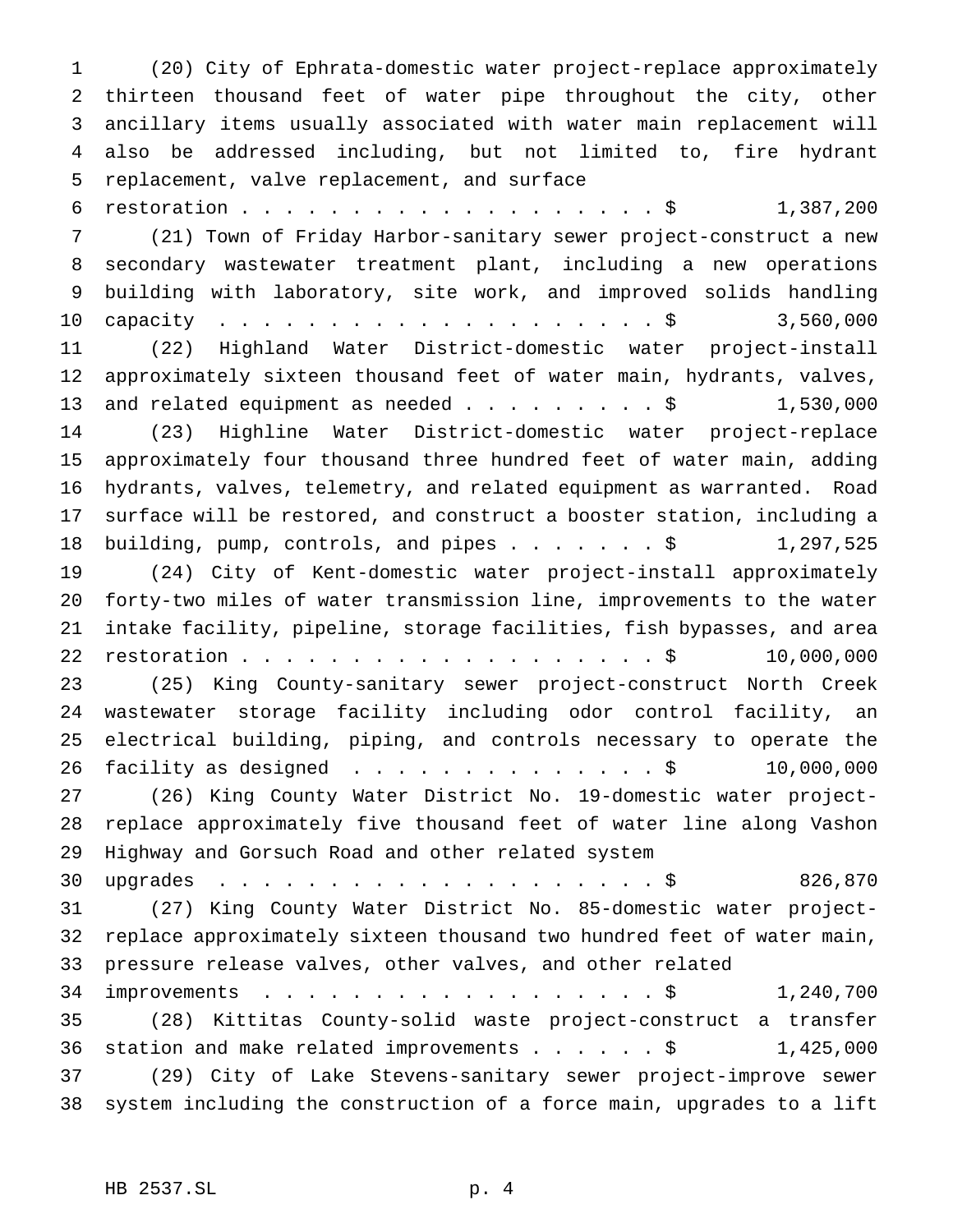station, construct new meter station, and make other necessary related 2 improvements . . . . . . . . . . . . . . . . . \$ 1,692,900 (30) Lake Stevens Sewer District-sanitary sewer project-construct a lift station and replace force mains, complete a gravity bypass, several other lift stations will be upgraded, and other related improvements ..................\$ 4,083,400 (31) Lakehaven Utility District-domestic water project-construct transmission lines, improve storage facilities, create fish bypasses, 9 and restore the project area . . . . . . . . . \$ 10,000,000 (32) Lakewood Water District-domestic water project-construct two water treatment plants to remove iron and manganese from ground water supplies ....................\$ 1,232,500 (33) City of Marysville-sanitary sewer project-upgrade and expand wastewater treatment plant, including design and permitting of the 15 improvements . . . . . . . . . . . . . . . . . \$ 10,000,000 (34) City of Milton-road project-rehabilitate and repave sixteen streets, improve storm drainage in many of the corridors affected by the project, and make other related 19 improvements . . . . . . . . . . . . . . . . . \$ 535,325 (35) City of Monroe-domestic water project-construct a one million one hundred fifty thousand gallon drinking water reservoir, build a booster pump station, make site improvements as necessary, install approximately six thousand feet of water line, create a storm water detention pond, and make other related 25 improvements . . . . . . . . . . . . . . . . \$ 3,138,314 (36) City of Moses Lake-sanitary sewer project-upgrade wastewater treatment plant including design work for wastewater treatment plant upgrades. Construct the central operations facility and improve 29 associated equipment . . . . . . . . . . . . . \$ 10,000,000 (37) City of Mountlake Terrace-domestic water project-construct a two million gallon water tank and install associated telemetry, controls, piping, and other related items....\$ 1,458,500 (38) City of Newcastle-road project-expand Coal Creek Parkway from a two lane to a four lane roadway, install sidewalks and bike paths, median turn lane, traffic lights, and associated controls ....................\$ 1,000,000 (39) City of North Bend-domestic water project-improve water filtration plant, including installation of an intertie, telemetry, controls, and other related equipment. In addition, a water line,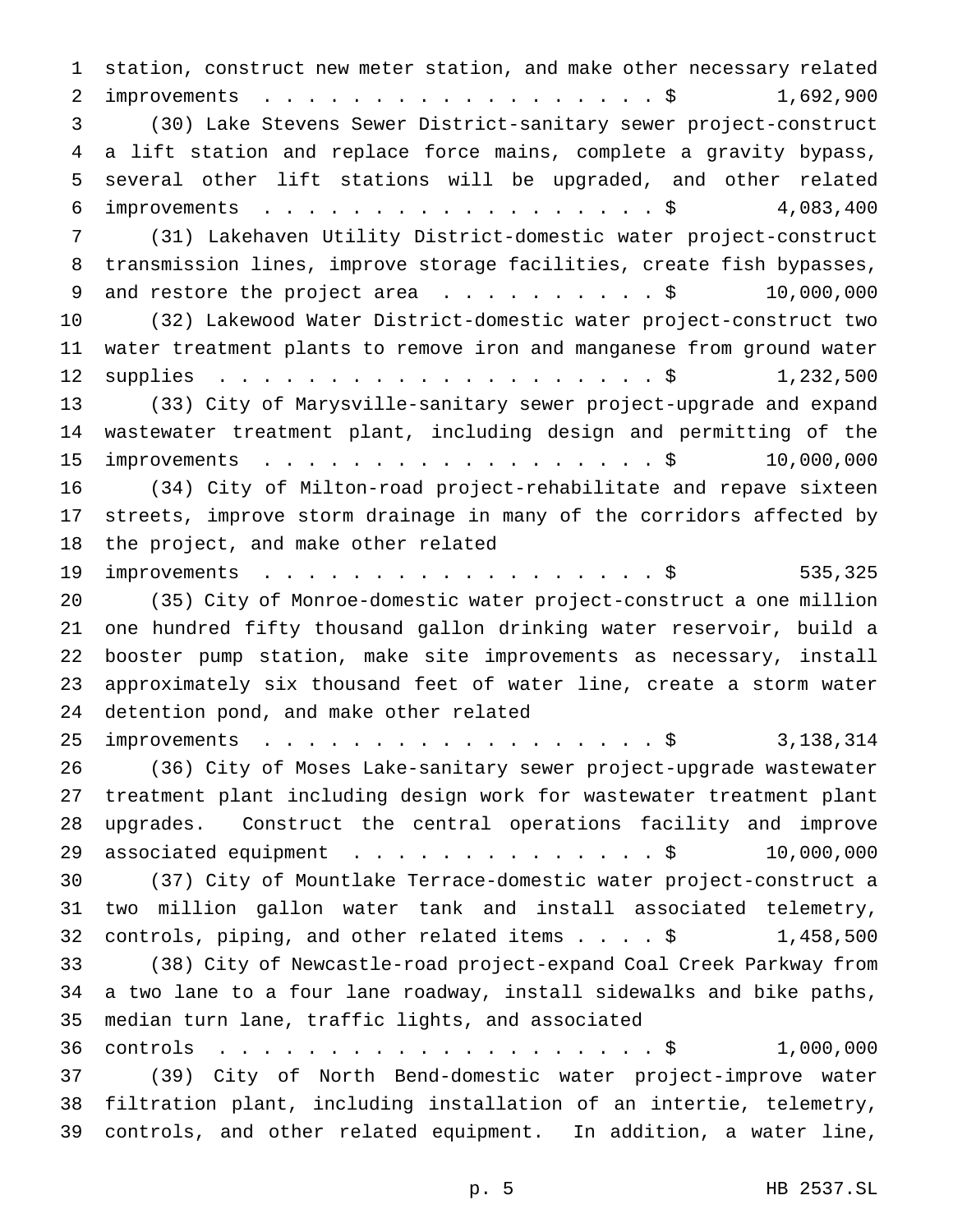vaults, and valves will be installed, landscape will be restored, and 2 other site improvements will be made . . . . . \$ 1,861,500 (40) Northshore Utility District-sanitary sewer project-install approximately one thousand two hundred feet of force main, construct lift station, install the necessary controls, and complete other site 6 work to restore the area as needed  $\ldots$ ......\$ 408,000 (41) City of Okanogan-domestic water project-construct one million gallon reservoir, install approximately three thousand feet of transmission line, add new pumps, and install valves and related 10 equipment to the water system................\$ 1,103,400 (42) Olympic View Water and Sewer District-domestic water project- replace approximately four thousand feet of various sized water mains throughout the district and make other related 14 improvements . . . . . . . . . . . . . . . . \$ 153,000 (43) City of Port Orchard-sanitary sewer project-upgrade treatment plant, including physical, chemical, and biological treatment processes 17 and other associated components . . . . . . . . \$ 10,000,000 (44) City of Port Townsend-domestic water project-construct approximately eleven thousand feet of water main, construct a booster pump station, construct a one million five hundred thousand gallon reservoir, and make other related 22 improvements . . . . . . . . . . . . . . . . . \$ 2,822,680 (45) City of Renton-domestic water project-upgrade water system by constructing nearly one thousand feet of pipe, prepare and restore the affected sites, install chlorine monitoring equipment, modify system telemetry, and install related equipment ....\$ 814,527 (46) Samish Water District-sanitary sewer project-upgrade sanitary sewer system by replacing and upgrading controls, telemetry, and pumping equipment, and replacing two sewage pump stations. Other related equipment will be replaced or added as needed .....................\$ 865,500 (47) Public Utility District No. 1 of Skagit County-domestic water project-upgrade water treatment plant and reservoir, and install a second high-pressure water line, approximately seventy thousand feet of water line, and other related equipment.....\$ 10,000,000 (48) Snohomish County-solid waste project-design and construct a new solid waste, recycling, and transfer station, activities include but are not limited to constructing new buildings, upgrading associated roadways, and installing utilities .......\$ 10,000,000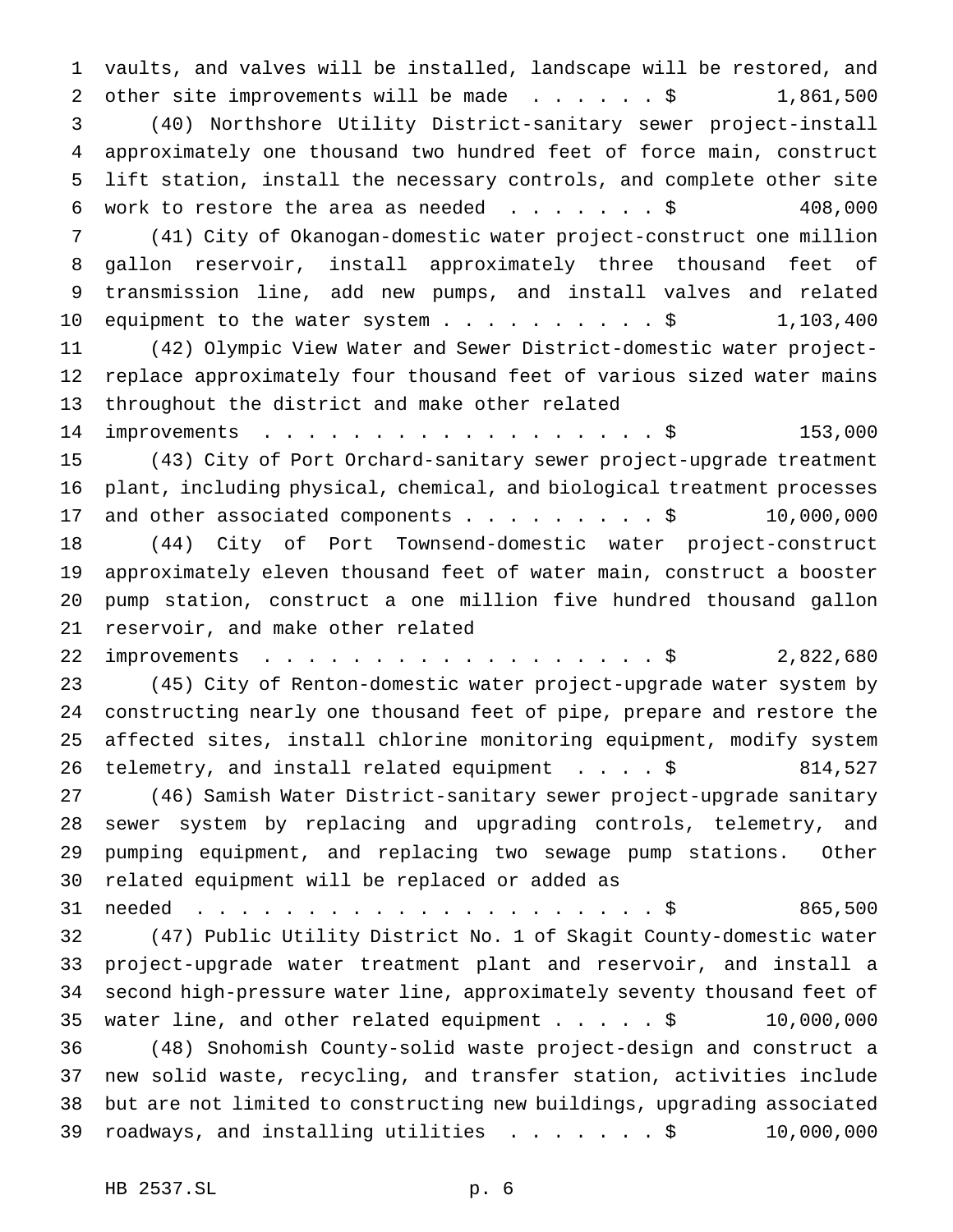(49) Snohomish County Public Utility District No. 1-domestic water project-install approximately four thousand five hundred feet of water line, install new meters, and add related equipment. Flow restrictions 4 will be eliminated . . . . . . . . . . . . . . \$ 619,590 (50) City of Snoqualmie-sanitary sewer project-improve and floodproof a pump station, replace a force main, install submersible pumps, construct control station with associated telemetry and 8 controls, and make other related improvements . . \$ 1,185,000 (51) City of Spokane-domestic water project-replace a steel standpipe, install yard piping, along with valves, telemetry, controls, and instrumentation. In addition, demolition, site preparation, and 12 site restoration will be done  $\ldots$ ........\$ 1,187,500 (52) City of Spokane-domestic water project-replace approximately nine thousand feet of transmission line, and install valves, connections, and related equipment. Site restoration will be done ......................\$ 1,170,400 (53) City of Stanwood-sanitary sewer project-construct a one million five hundred thousand gallon per day facility plus its associated operations and maintenance facilities, headworks, odor treatment facilities, clarifiers, and related equipment....................\$ 8,439,230 (54) City of Sumner-sanitary sewer project-replace obsolete and deteriorating equipment, add a new process to meet water quality requirements, and add facilities to increase plant capacity ....................\$ 4,892,800 (55) Sunland Water District-sanitary sewer project-construct a distribution system and install reuse alternatives and related 28 improvements . . . . . . . . . . . . . . . . . \$ 380,000 (56) City of Tacoma-domestic water project-modify a reservoir and install forty-two miles of transmission line, associated systems, 31 equipment, and controls . . . . . . . . . . . . \$ 10,000,000 (57) City of Toledo-sanitary sewer project-replace sewer mains, sewer collection pipes, and related equipment and 34 material . . . . . . . . . . . . . . . . . . \$ 712,154 (58) City of Toppenish-sanitary sewer project-replace approximately eleven thousand six hundred feet of sewer pipe, rehabilitate manholes, remove connections to storm drains, restore roadways, and add 38 associated equipment and systems . . . . . . . \$ 1,336,200